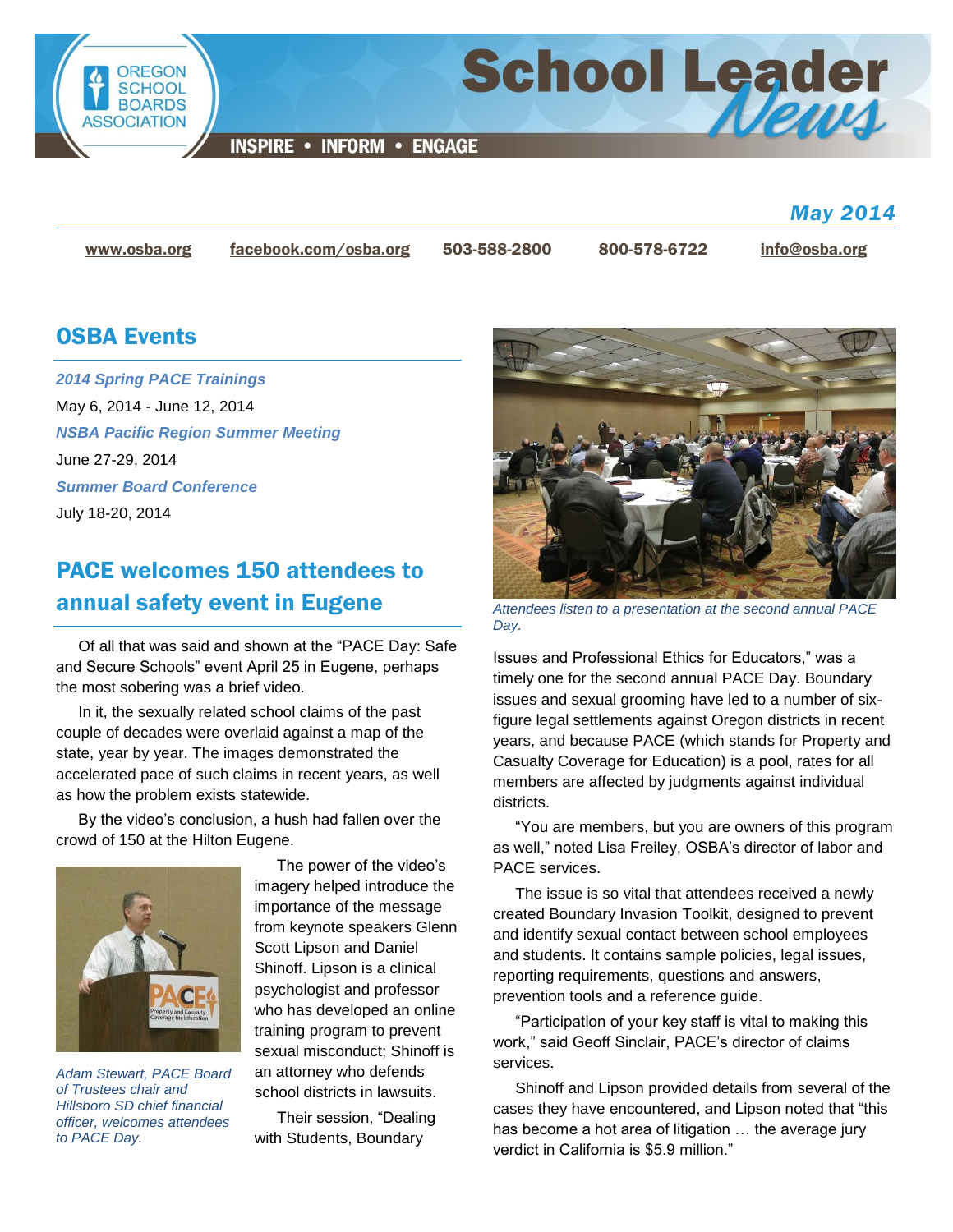Lipson said the accused in such cases cross gender and racial lines, and Shinoff said perpetrators of schoolrelated sexual crimes "tend to be the most popular ones on campus; they are grooming the kids, but they are grooming the adults as well."

They showed a video of a tearful student victim's statement to a school staff member who had engaged in a sexual relationship with her. "Will these rumors always follow me?" she asked. "You are the adult, act like one – and do not exploit us for your needs."

Lipson said school staff often demonstrate what he called "ostrich tendencies" about sexual grooming of students.

"People don't want to talk about this," he said.

Shinoff said he is frustrated by school staff members who resist training efforts on how to recognize grooming and report sexual boundaries being crossed. He suggested that prevention efforts require a buy-in from the superintendent and school board.

"Training needs to focus on the environment, not the actor, so that this behavior is not tolerated," Shinoff said.

Other presentations included:

- **Concussion management.** "It's not a bruise on the brain – it's something we can't see," said Dr. Michael Koester, of the Slocum Center for Orthopedics and Sports Medicine in Eugene. "It's an injury that happens at the microscopic level. A lot of the evaluation is much more difficult."
- **Effective threat assessment techniques.** "Our country was founded on a history of aggression and violence," said John Van Dreal, a school psychologist with the Salem-Keizer School District. "It should actually surprise you when people are not violent." Using case studies, he described methods of identifying active threats to others.
- **Avoiding retaliation claims.** "A lot of employees who are in trouble will make a claim," said attorney Karen Vickers. "That can be quite difficult to deal with."
- **Addressing bullying in schools.** "We forget that bullying affects the bystanders," said Peggy Holstedt, OSBA's director of board development and policy services. "They know what's going on, and that creates a culture of fear and disrespect."

# Local districts, individuals receive PACE Awards

Recipients of the inaugural PACE Awards were recognized April 25 at "PACE Day: Safe and Secure Schools" at the Hilton Eugene.

The awards highlighted two districts and three individuals who made significant contributions in 2013 to the Property and Casualty Coverage for Education (PACE) program.



*Ralph Dickenson, Harney County School Board chair, received a PACE award for his efforts at Slater Elementary.*

"This is our opportunity to recognize those programs and individuals who have distinguished themselves over the past year," said Adam Stewart, chair of the PACE Board of Trustees and chief financial officer of the Hillsboro School District.

Recognized as outstanding programs were:

- The Gaston School District, which updated its security system and fire alarms, reducing yearly costs by about \$5,000 and helping to better protect students, staff and property.
- The South Lane School District, whose maintenance team embraced thinning and brush removal on a parcel of land to provide recreational opportunities and make the area safer for students and the community.

Individuals receiving awards were:

- **Ralph Dickenson**, board chair of the Harney County School District. He was instrumental in identifying areas of safety concern at Slater Elementary, including changing traffic flow in front of the school and improving visibility in the entry.
- Brian Anderson, a custodian in the South Lane School District, distinguished himself as a dedicated employee and positive role model, including his efforts to teach special education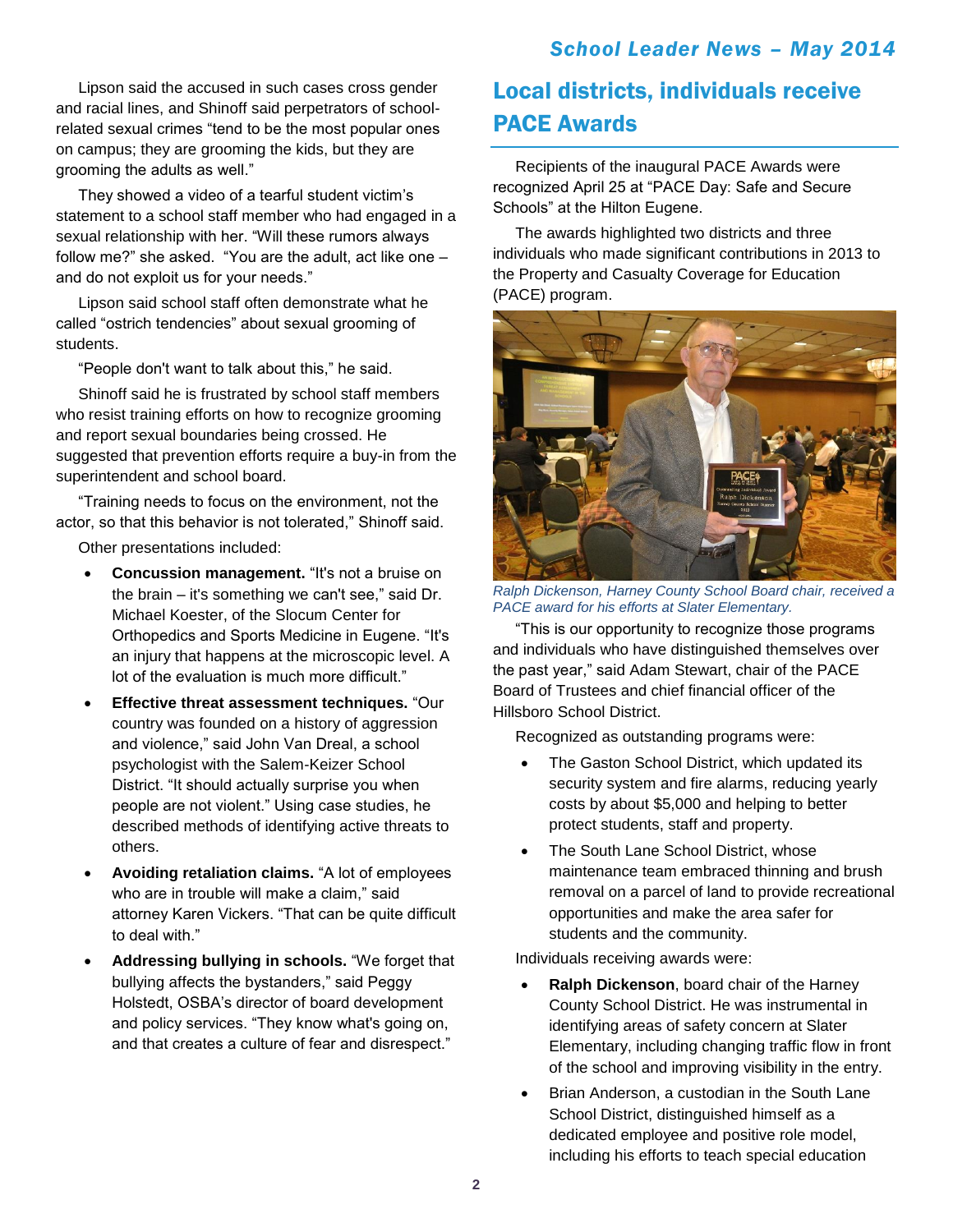students custodial skills that they can later use in the workforce. He has also spent many weekends providing outdoor recreational opportunities for these same students on his own time.

 Gustave Forster, superintendent of the Willamina School District. In addition to those duties, the superintendent has taken on a senior advisory position for one class period per day. He has donated the compensation for that extra work back to school sports and music programs. Forster is also a regular volunteer in the SMART Reading Program.

### PACE projects 2 percent premium increase for 2014-15

Lower claims through the first 10 months of the fiscal year are expected to translate to premium savings for members, trustees of the Property and Casualty Coverage for Education (PACE) Board learned at their May meeting.

Mike Doherty, PACE's chief financial officer, told



trustees that under current projections rates would rise an average of two percent next year. That's a significant change from the double-digit

increases of the last two years. Member rates can also fluctuate individually based on claims experience.

Doherty noted that the projected rates also include plans to double coverage for damages from earth movement, from the current \$100 million total to \$200 million. Trustees unanimously approved that change as part of a review of reinsurance proposals; they approved a 2014-15 proposed budget and a revision of the property coverage document as well.

Lisa Freiley, OSBA director of labor and PACE services, outlined successes from the recent "PACE Day: Safe and Secure Schools" in Eugene, and member use of pre-loss attorney services.

PACE Trustee John Rexford expressed his support for pre-loss services, which members are required to use before taking an adverse action against an employee, or they could face a \$25,000 deductible.

"This is an approach we use at our ESD," Rexford said. "It's a pretty effective way to cap your costs; I really support this approach."

Geoff Sinclair, director of claims services, noted that members have embraced the pre-loss approach and that no one has had to pay the higher \$25,000 deductible since it was adopted in 2013.

## 'The Promise of Oregon' video shooting begins



*Blue Chalk Media videographers film a student on the Blue Mountain Community College campus as part of "The Promise of Oregon" campaign.*

Videographers and OSBA staff began visiting Oregon schools and community colleges in late April to begin filming for "The Promise of Oregon" public education support campaign.

"Are you the commercial guys?" one student asked Rob Finch and Jamie Francis of Blue Chalk Media, the project's contractor, as they scouted locations in and outside Sublimity Elementary School. They smiled and continued on.



*Nollan Manning, Sublimity Elementary, North Santiam SD*

"The Promise of Oregon" is not a commercial at all. It is an OSBA devised and driven campaign to demonstrate the importance of public education in our state. The "promise" is twofold: the potential that these young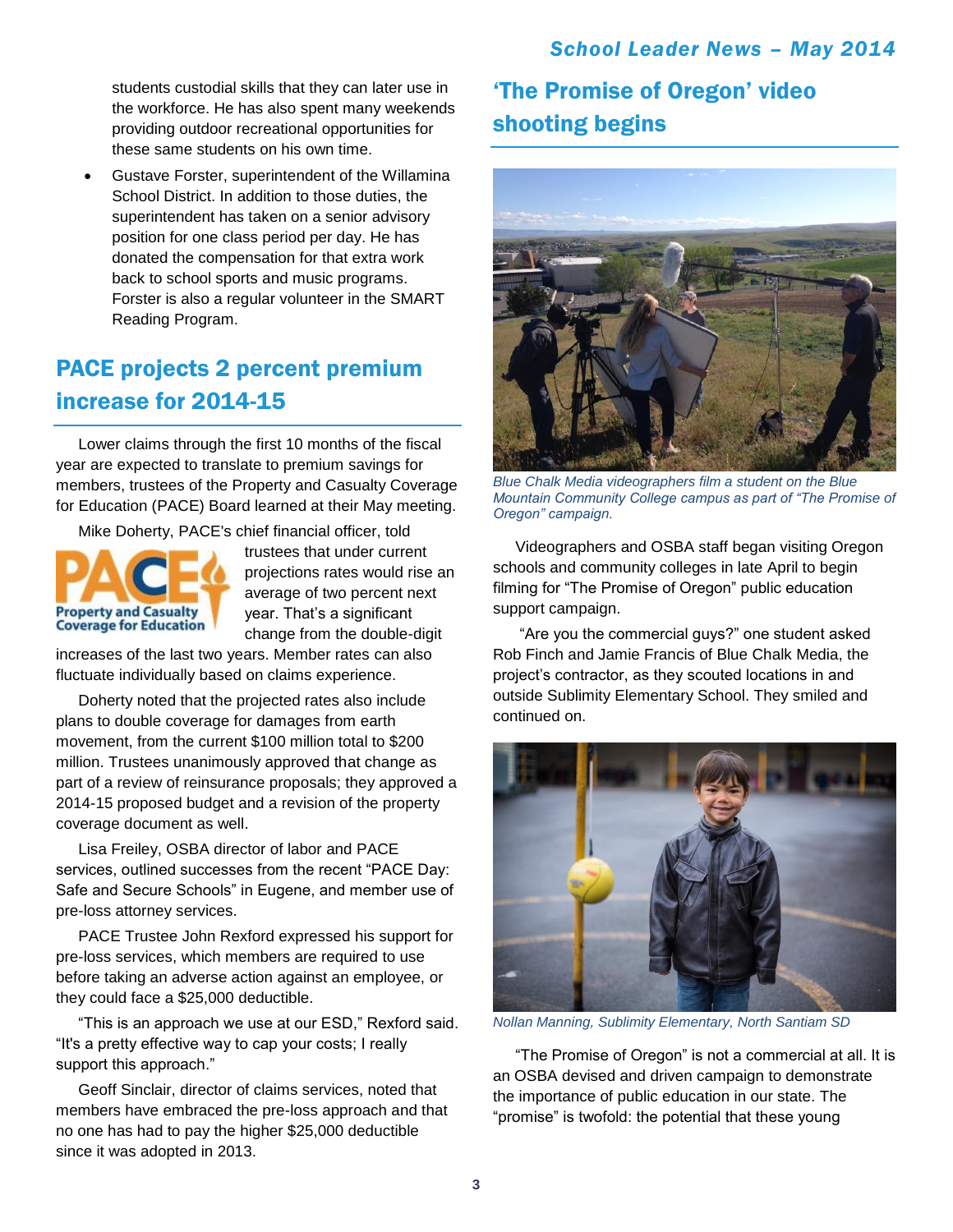Oregonians hold, and the obligation that we as a society have to ensure that they can deliver it.

Central to the campaign will be the use of videos and photographs of Oregon students, disseminated through a dedicated website, social media, local school boards, mainstream media and more. In the videos, the students complete this sentence, "I am the promise of Oregon because…"



*Evi Kintz, Dilley Elementary, Forest Grove SD*

The campaign is scheduled for a soft launch this fall and full unveiling at the OSBA annual convention in Portland in November. It will continue into the 2015 legislative session.

"This is our opportunity to remind Oregonians of the wonderful students in our public schools, and how the decisions we make today affect their future, and ours," said Betsy Miller-Jones, OSBA's executive director.



*Tass Morrison, a member of the North Santiam and OSBA boards, helped in organizing video efforts at Sublimity Elementary.*

President's Post

### Ensuring that accountability doesn't undermine local control

We're hearing a lot of talk about grades and accountability these days – much of that discussion moving in the right direction, and some needing close monitoring.

worth embracing. But sometimes the

behavior in handing out grades.

In general, accountability is a concept



*Lori Theros OSBA President*

systems we arrive at are unwieldy – witness the "proficiency grading" mandate passed in 2011 that unexpectedly left districts unable to consider student

With support from OSBA and others, legislation passed this year that fixed the earlier bill and restored local districts' ability to set their own grading standards.

Recently, State Chief Education Officer Nancy Golden asked the state Department of Education to establish a district-level accountability system (see separate article in this issue of School Leader News). Rob Saxton, deputy superintendent of public instruction, has formed a task force on the issue, and OSBA is taking an active role, with two members on the task force: **Doug Nelson**, who serves on the OSBA and High Desert ESD boards; and Jim Green, OSBA's deputy executive director.

Once again, OSBA is advocating to ensure the best result for school boards, especially in the critical area of preserving local control.

Lastly, recent news reports outlined the Oregon Education Association's call for a moratorium on the reading and math tests tied to the Common Core State Standards. We've all heard that the new Smarter Balanced exams are more rigorous, and likely to lead to a drop in test scores.

That alone is no reason to reverse ground on the tests. Betsy Miller-Jones, OSBA's executive director, has told Rob Saxton, Oregon's deputy superintendent of public instruction, that we believe in accountability and support the state's authority to set an assessment system.

Saxton has refused to consider a moratorium on the new tests, and that's the way it should be. Common Core doesn't interfere with local control – school boards still set curriculum, adopt textbooks and hire teachers.

We need to support reasonable efforts to hold ourselves – and our teachers – more accountable. That's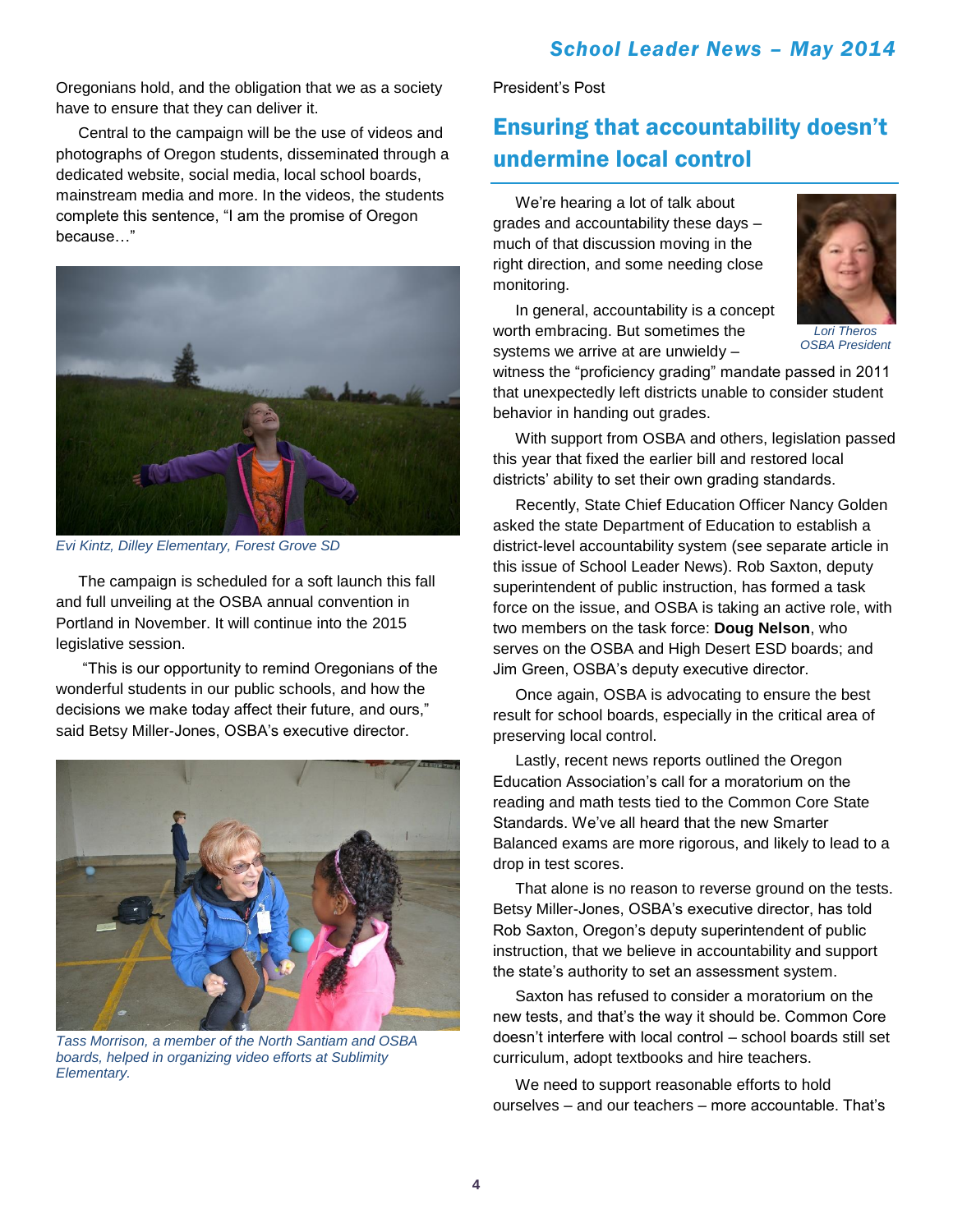#### *School Leader News – May 2014*

particularly true when we are able to maintain local control for setting standards and creating solutions in each of our unique communities.

#### In the Loop

### Board visits demonstrate the power of local control



Budget season has arrived again for school boards. This year is different than our previous ones, with less cutting and more adding back in most districts around the state. I have been visiting with boards, attending their meetings and talking with individual board

*Betsy Miller-Jones Executive Director*

members about their challenges and success stories. Recently I spent time with boards in Tigard-Tualatin, Vernonia,

Portland Public Schools and Beaverton. Each faces different situations, but all are looking forward with a focus on student achievement and meeting new standards, preparing for new statewide assessments and making sure that every penny they add back during the budget process directly impacts students.

In Tigard-Tualatin the meeting opened with students talking about the success of the Tigerettes Dance Team, and continued with reports from AmeriCorps volunteers sharing classroom experiences and why they came to this community. Additional presentations reported on budget listening sessions, use of technology, preparation for fullday kindergarten, and Common Core State Standards. My trip to Vernonia included a tour of the new K-12 building completed just two years ago to replace the previously flooded buildings. The community has had to put in a significant amount of volunteer work to get the buildings up and functional. The result is beautiful, reflecting the logging background of the community, reusing old materials from the prior buildings in a soaring, light-filled modern facility. Budget challenges remain. The district will add back three days next year but continues to have very large class sizes. The meeting included inspiring reports from eighth-grade students who raised funds for a trip to Washington, D.C.

While visiting with Portland Public Schools Board members we discussed OSBA services, our Legislative Policy Committee's work on the draft legislative policies and priorities for 2015-17, OSBA's "The Promise of Oregon" public education campaign, the future of the Oregon Education Investment Board and the implementation of Common Core and Smarter Balanced tests. The Beaverton board heard from an impressive group of high school students on the more active role they believe students should play in decision-making about educational issues affecting them and the district. Board members also saw a demonstration by the FIRST Tech Challenge World Champion robotics team from the Beaverton area, "Hot Wired," and held a thoughtful discussion on a district equity policy, community partnerships and other policy issues.

In all four of these school districts there exist common themes and very different ways of addressing challenges and finding success. These reflect the beliefs, values and needs of the individual communities. That is what local control, local governance, and locally elected school boards are about. While all are reaching for similar goals of high student achievement, their paths differ. Local control is more than control; it is community and parental involvement, communication at the most personal level about those things we value so highly: Our children, our future and our funds. When we utilize locally elected representatives to make decisions about how our children are educated, we have a system that measures and meets local community needs. It works.



*Betsy Miller-Jones visits the new Vernonia school with Greg Kintz, member of the Vernonia School Board and OSBA Board.*

### Golden requests that ODE design district accountability system

State Chief Education Officer Nancy Golden has asked the Oregon Department of Education (ODE) to create a district-level accountability system, including the authority to intervene with chronically underperforming schools or districts.

In a March 24 letter to Rob Saxton, deputy superintendent of public instruction, Golden outlined the